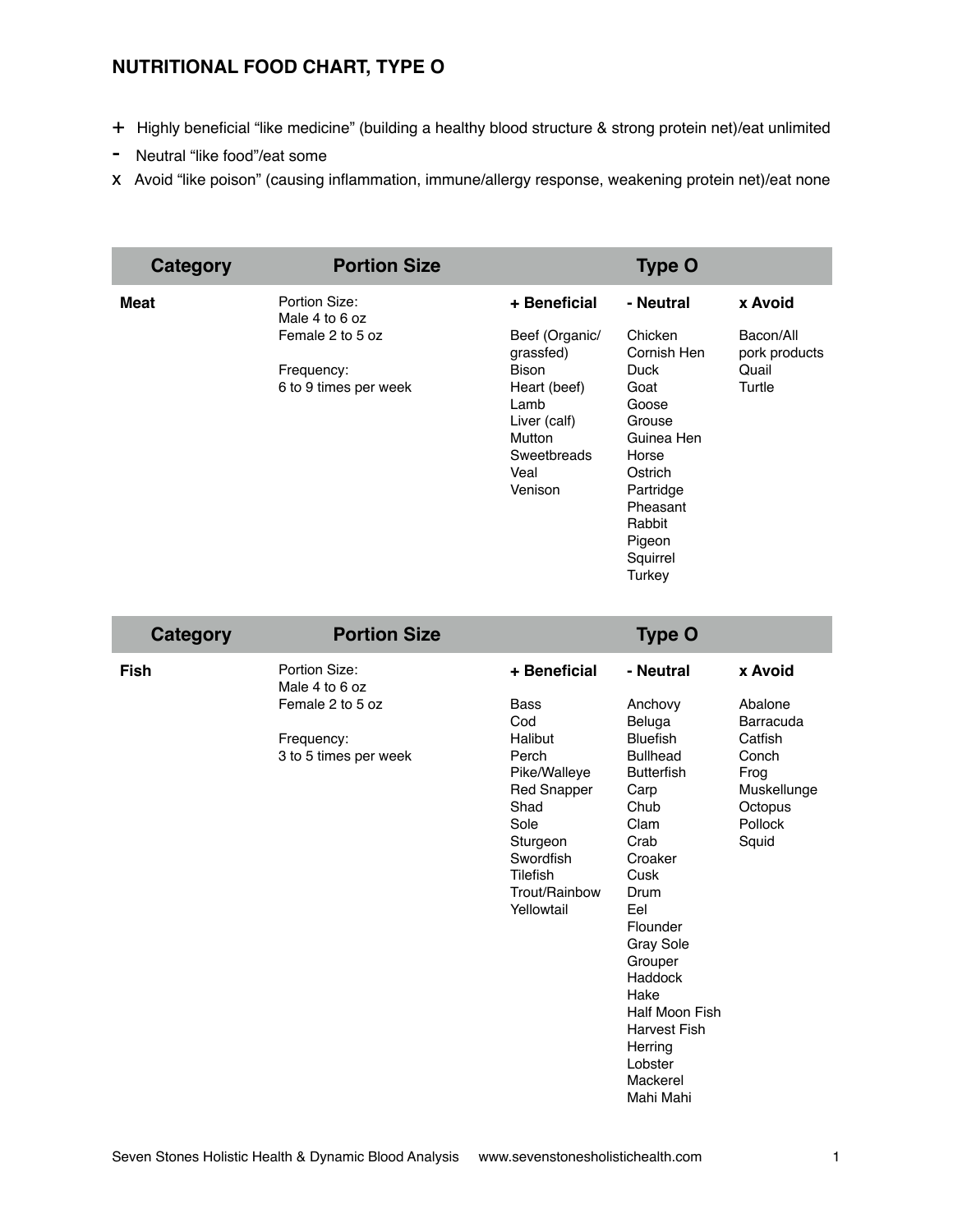| <b>Category</b> | <b>Portion Size</b> | <b>Type O</b>             |
|-----------------|---------------------|---------------------------|
|                 |                     | Monkfish                  |
|                 |                     | Mullet<br>Mussel          |
|                 |                     | Opaleye                   |
|                 |                     | Orange roughy             |
|                 |                     | Oyster                    |
|                 |                     | Parrot Fish               |
|                 |                     | Pickerel                  |
|                 |                     | Pompano                   |
|                 |                     | Porgy                     |
|                 |                     | Rosefish                  |
|                 |                     | Sailfish                  |
|                 |                     | Salmon                    |
|                 |                     | Sardine                   |
|                 |                     | Scallop                   |
|                 |                     | Shark                     |
|                 |                     | Shrimp                    |
|                 |                     | Smelt                     |
|                 |                     | Snail/Escargot            |
|                 |                     | Sole/Gray<br>Sucker/White |
|                 |                     | Sunfish                   |
|                 |                     | Tilapia                   |
|                 |                     | Trout/Brook               |
|                 |                     | Trout/Sea                 |
|                 |                     | Tuna                      |
|                 |                     | Weakfish                  |
|                 |                     | Whitefish                 |
|                 |                     |                           |

| Category              | <b>Portion Size</b>                                              |              | <b>Type O</b>                                 |                                           |
|-----------------------|------------------------------------------------------------------|--------------|-----------------------------------------------|-------------------------------------------|
| <b>Dairy Products</b> | Milk & Yogurt<br>Portion Size:                                   | + Beneficial | - Neutral                                     | x Avoid                                   |
|                       | Male 4 to 6 oz<br>Female 2 to 5 oz                               | None         | <b>Butter</b><br>Farmer cheese<br>Feta cheese | ALL other<br>cheeses<br><b>Buttermilk</b> |
|                       | Frequency:<br>0 to 3 times per week                              |              | Ghee/Clarified<br>butter<br>Goat cheese       | Kefir<br>Cow Milk<br>Goat Milk            |
|                       | <b>Cheese</b><br><b>Portion Size</b><br>Male 3 oz<br>Female 2 oz |              | Mozzarella<br>cheese (from<br>whole milk)     | Sour Cream<br>Whey<br>Yogurt              |
|                       | Frequency:<br>0 to 2 times per week                              |              |                                               |                                           |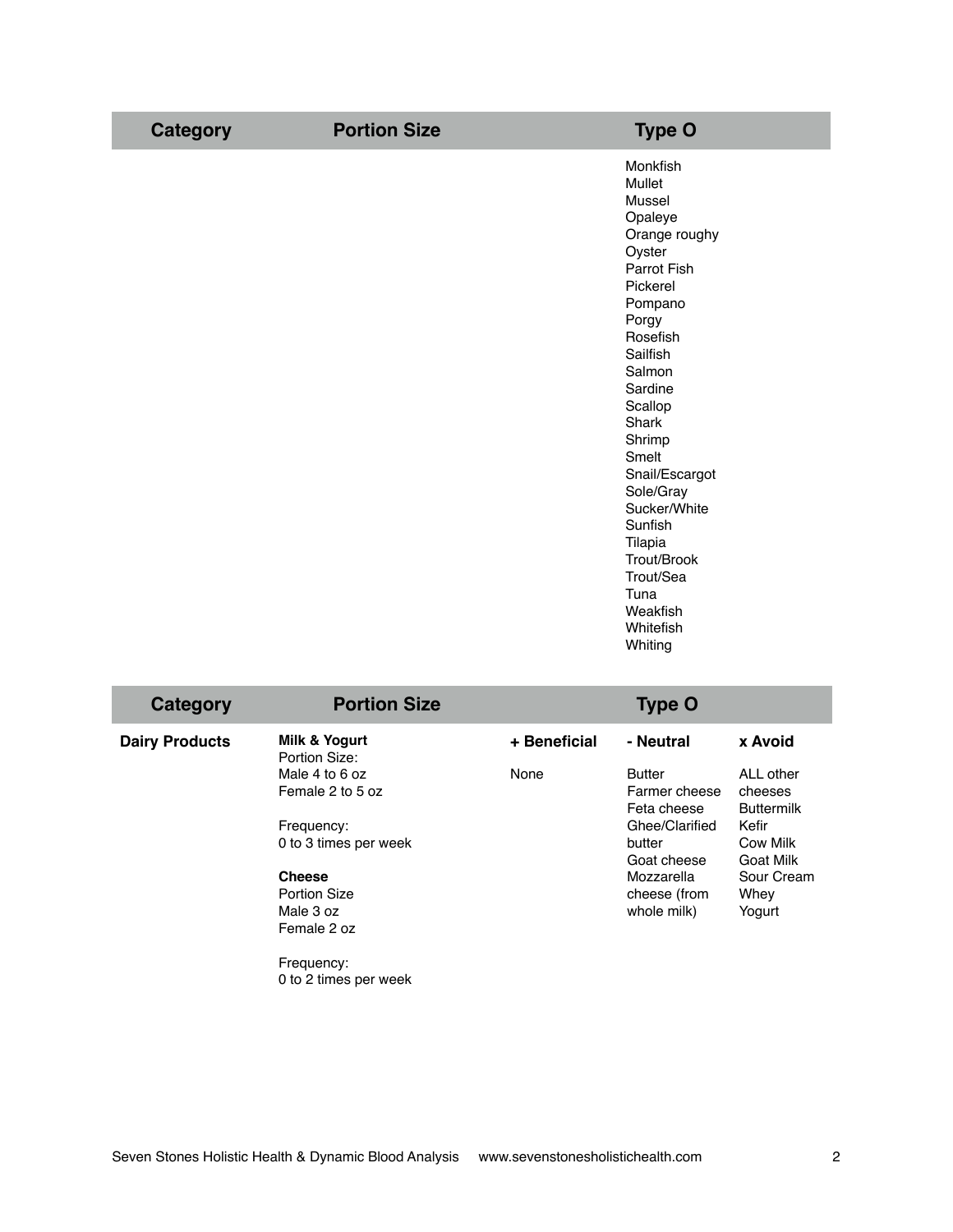| Category      | <b>Portion Size</b>                              |                 | <b>Type O</b> |               |
|---------------|--------------------------------------------------|-----------------|---------------|---------------|
| <b>Grains</b> | Portion Size:<br>1/2 Cup, dry (grains or pastas) | + Beneficial    | - Neutral     | x Avoid       |
|               |                                                  | Artichoke flour | Amaranth      | <b>Barley</b> |
|               | Frequency:                                       | Essene bread/   | Buckwheat/    | Corn (all)    |
|               | 1 to 6 times per week                            | Manna bread     | kasha/soba    | Couscous      |
|               |                                                  |                 | Kamut         | Gluten flour  |
|               |                                                  |                 | Millet        | Grits         |
|               |                                                  |                 | Oat           | Sorghum       |
|               |                                                  |                 | Oat bran      | Wheat (all)   |
|               |                                                  |                 | Quinoa        |               |
|               |                                                  |                 | Rice          |               |
|               |                                                  |                 | Rye           |               |
|               |                                                  |                 | Sago palm     |               |
|               |                                                  |                 | Spelt         |               |
|               |                                                  |                 | Tapioca       |               |
|               |                                                  |                 | Teff          |               |

| Category                   | <b>Portion Size</b>                 |                | <b>Type O</b>                                                                                                                                           |                                                                                                                                   |
|----------------------------|-------------------------------------|----------------|---------------------------------------------------------------------------------------------------------------------------------------------------------|-----------------------------------------------------------------------------------------------------------------------------------|
| <b>Beans &amp; Legumes</b> | Portion Size:<br>1 cup cooked       | + Beneficial   | - Neutral                                                                                                                                               | x Avoid                                                                                                                           |
|                            |                                     | Adzuki Bean    | Black bean                                                                                                                                              | All soy (soy                                                                                                                      |
|                            | Frequency:<br>1 to 3 times per week | Black eyed Pea | Cannellini bean<br>Fava bean<br>Chickpea<br>Green bean<br>Jicama<br>Lima bean<br>Mung bean<br>Northern bean<br>Snap/string<br>bean/yellow<br>White bean | bean, soy<br>cheese, soy<br>milk, etc)<br>Copper bean<br>Kidney bean<br>Lentils<br>Navy bean<br>Peanut<br>Pinto bean<br>Tamarinds |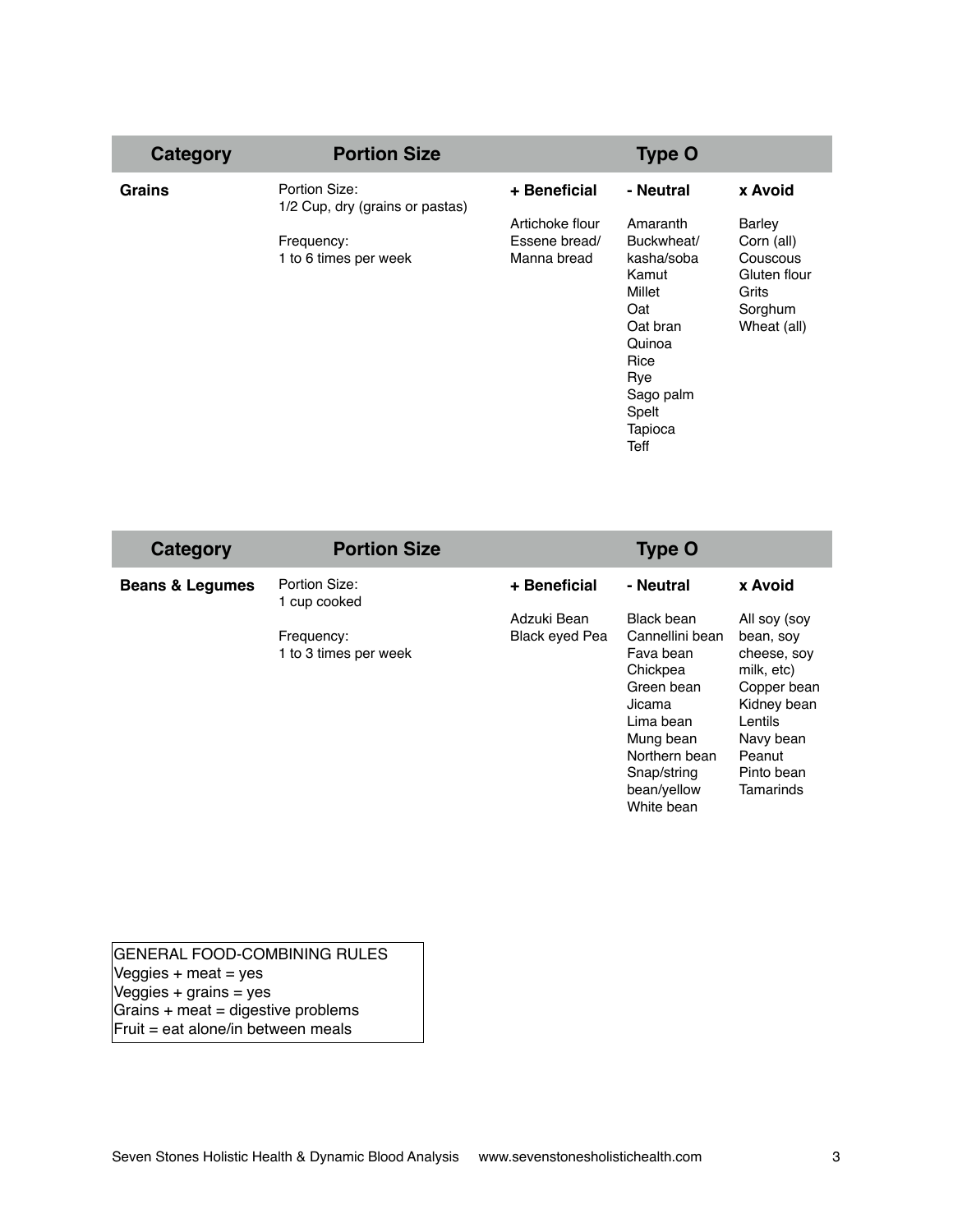| Category    | <b>Portion Size</b>                 |                            | <b>Type O</b>                                                                                                  |                                                                                                                                                                        |
|-------------|-------------------------------------|----------------------------|----------------------------------------------------------------------------------------------------------------|------------------------------------------------------------------------------------------------------------------------------------------------------------------------|
| <b>Oils</b> | Portion Size:<br>1 tablespoon       | + Beneficial               | - Neutral                                                                                                      | x Avoid                                                                                                                                                                |
|             | Frequency:<br>4 to 8 times per week | Flax seed oil<br>Olive oil | Almond oil<br><b>Black currant</b><br>seed oil<br>Borage seed<br>oil<br>Canola oil<br>Sesame oil<br>Walnut oil | Avocado oil<br>Coconut oil<br>Corn oil<br>Cottonseed<br>oil<br>Evening<br>primrose oil<br>Peanut oil<br>Safflower oil<br>Soy oil<br>Sunflower oil<br>Wheat germ<br>oil |

| Category                | <b>Portion Size</b>                       |                           | <b>Type O</b>               |                                     |
|-------------------------|-------------------------------------------|---------------------------|-----------------------------|-------------------------------------|
| <b>Nuts &amp; Seeds</b> | Portion Size:<br>1 handfuls (seeds, nuts) | + Beneficial              | - Neutral                   | x Avoid                             |
|                         | 1 to 2 tablespoon (nut butters)           | Flax seed<br>Pumpkin seed | Almond<br><b>Butternuts</b> | <b>Beechnut</b><br><b>Brazilnut</b> |
|                         | Frequency:                                | Walnut                    | Hazelnut                    | Cashew                              |
|                         | 2 to 5 times per week                     |                           | Macadamia                   | Chestnut                            |
|                         |                                           |                           | Pecan                       | Peanut                              |
|                         |                                           |                           | Pine nuts                   | Pistachio                           |
|                         |                                           |                           | Safflower seed              | Sunflower                           |
|                         |                                           |                           | Sesame                      | seed                                |

| Category    | <b>Portion Size</b>                 |              | <b>Type O</b>                     |                                      |
|-------------|-------------------------------------|--------------|-----------------------------------|--------------------------------------|
| <b>Eggs</b> | Portion Size:<br>egg                | + Beneficial | - Neutral                         | x Avoid                              |
|             | Frequency:<br>3 to 6 times per week | None         | Caviar<br>Chicken Egg<br>Duck Egg | Goose Egg<br>Quail Egg<br>Salmon/Roe |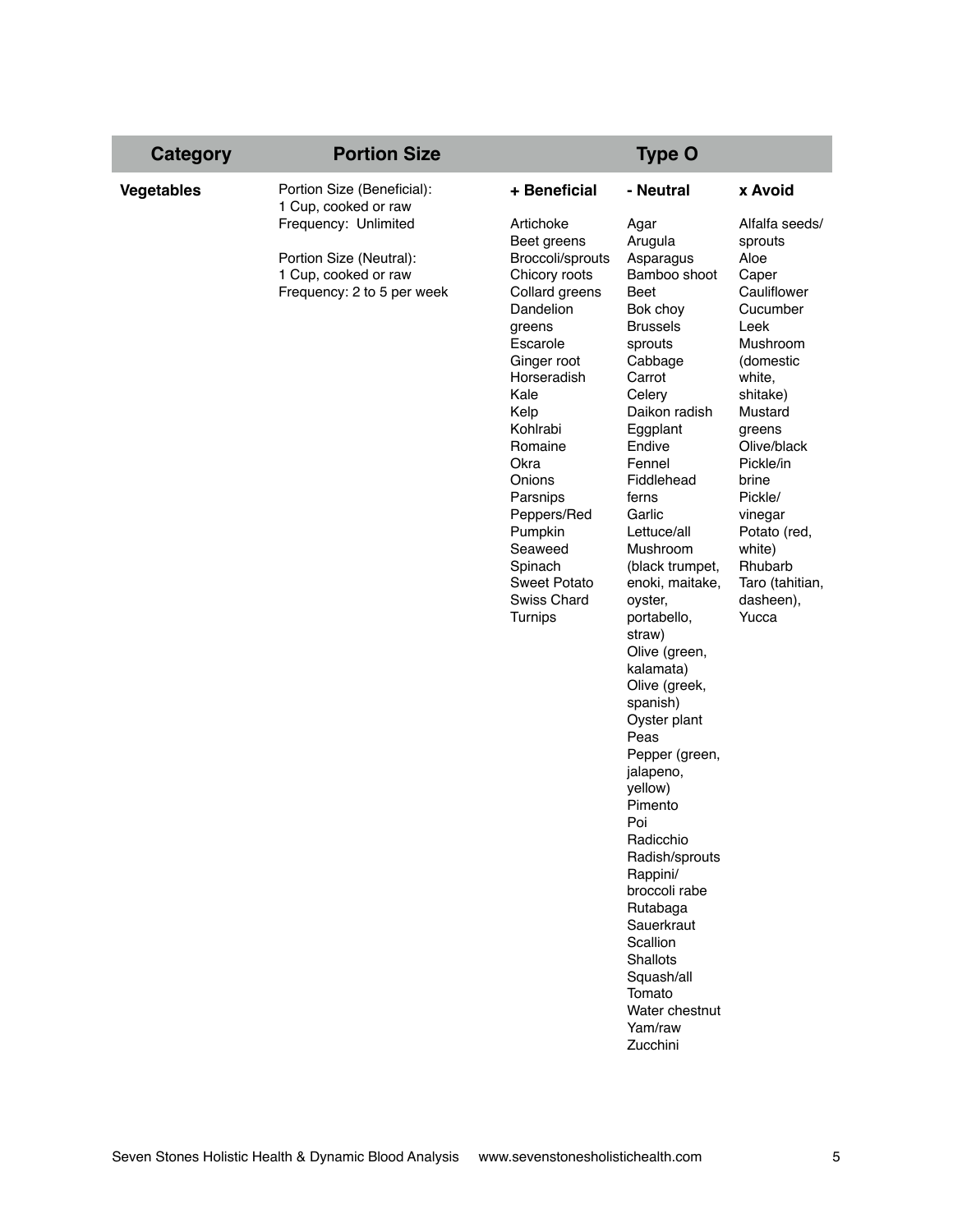| <b>Category</b> | <b>Portion Size</b>                |                                                                            | <b>Type O</b>                                                                                                                                                                                                                                                                                                                                                                                             |                                                                                                                                          |
|-----------------|------------------------------------|----------------------------------------------------------------------------|-----------------------------------------------------------------------------------------------------------------------------------------------------------------------------------------------------------------------------------------------------------------------------------------------------------------------------------------------------------------------------------------------------------|------------------------------------------------------------------------------------------------------------------------------------------|
| <b>Fruit</b>    | Portion Size:<br>1 Cup, or 1 piece | + Beneficial<br>Banana                                                     | - Neutral<br>Apple                                                                                                                                                                                                                                                                                                                                                                                        | x Avoid<br>Asian pear                                                                                                                    |
|                 | Frequency:<br>3 to 5 times per day | Blueberry<br>Cherry<br>Fig<br>Guava<br>Mango<br>Pineapple<br>Plum<br>Prune | Apricot<br>Boysenberry<br><b>Breadfruit</b><br>Christmas<br>melon<br>Cranberry<br>Currants<br>Dates<br>Dewberry<br>Elderberry<br>Gooseberry<br>Grape<br>Grapefruit<br>Lemon<br>Lime<br><b>Mulberries</b><br>Nectarine<br>Papaya<br>Peach<br>Pear<br>Persian melon<br>Persimmon<br>Pomegranate<br>Prickly pear<br>Raisins<br>Raspberries<br>Starfruit<br><b>Strawberries</b><br>Watermelon<br>Youngberries | Avocado<br>Bitter melon<br>Blackberry<br>Cantaloupe<br>Coconut<br>Honeydew<br>melon<br>Kiwi<br>Lychee<br>Orange<br>Plantain<br>Tangerine |

| Category         | <b>Portion Size</b> |                                         | <b>Type O</b> |                                                                            |
|------------------|---------------------|-----------------------------------------|---------------|----------------------------------------------------------------------------|
| <b>Beverages</b> |                     | + Beneficial                            | - Neutral     | x Avoid                                                                    |
|                  |                     | Green tea<br>Seltzer water<br>Club soda | Red wine      | Beer<br>Coffee<br>Liquor<br>All soda pop<br><b>Black tea</b><br>White wine |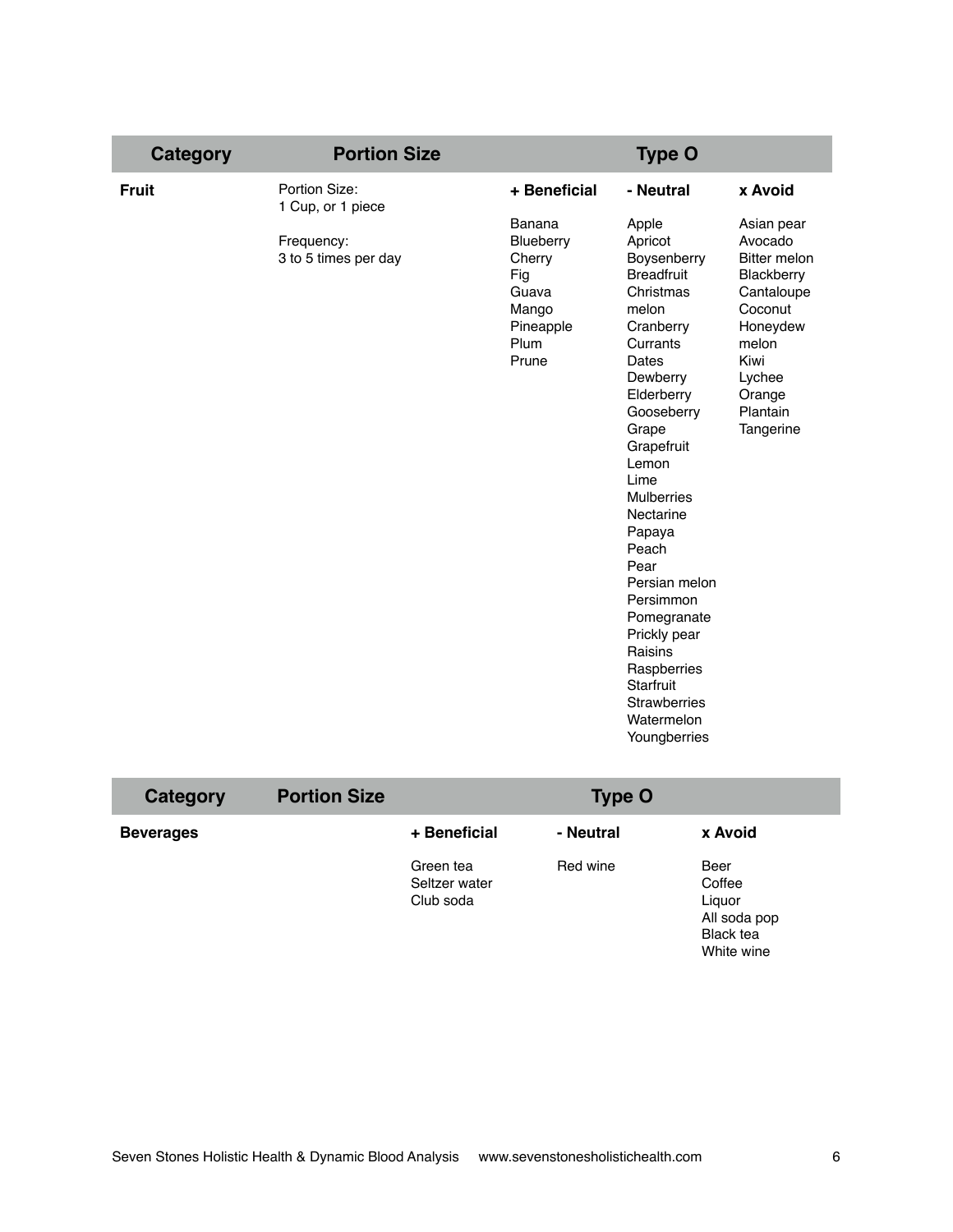| <b>Category</b>         | <b>Portion Size</b> | <b>Type O</b>                                                |                                                                                                                                                                                                                                                                                                                                                                                                                                                                                                                                                                                                                                                                                 |                                                                                                                                                                                                                                                                                                                                                                                    |
|-------------------------|---------------------|--------------------------------------------------------------|---------------------------------------------------------------------------------------------------------------------------------------------------------------------------------------------------------------------------------------------------------------------------------------------------------------------------------------------------------------------------------------------------------------------------------------------------------------------------------------------------------------------------------------------------------------------------------------------------------------------------------------------------------------------------------|------------------------------------------------------------------------------------------------------------------------------------------------------------------------------------------------------------------------------------------------------------------------------------------------------------------------------------------------------------------------------------|
| opices,<br>& Condiments |                     | Carob<br>Curry powder<br><b>Dulse</b><br>Parsley<br>Turmeric | Allspice<br>Almond extract<br>Anise seed<br>Arrowroot flour<br>Baking soda<br>Basil<br>Bay leaf<br>Bergamot<br>Caraway seed<br>Cardamom<br>Cacao<br>Cilantro<br>Cinnamon<br>Clove<br>Cumin<br>Dill seed<br>Gelatin<br>Honey<br>Licorice root<br>Maple syrup<br>Marjoram<br>Mayonnaise<br>Miso<br>Molasses<br>Mustard (wheat<br>free)<br>Oregano<br>Paprika<br>Pepper (black,<br>cayenne, chili)<br>Peppermint<br>Rice syrup<br>Rosemary<br>Saffron<br>Sage<br>Savory<br>Sea salt<br>Soy sauce<br>(wheat free)<br>Spearmint<br>Stevia<br>Sugar (raw/cane)<br>Tamari<br>Tarragon<br>Thyme<br>Vanilla<br>Veg. glycerine<br>Wintergreen<br>Yeast/bakers/<br>nutritional/<br>brewers | Acacia (gum<br>arabic)<br>Alfalfa<br>Asparatame<br>Carageenan/<br>Irish moss<br>Corn syrup<br>Cornstarch<br>Dextrose<br>Fructose<br>Guar gum<br>Invert sugar<br>Ketchup/with<br>vinegar<br><b>MSG</b><br>Mace<br>Maltodextrin<br>Mustard/with<br>vinegar/with<br>wheat<br>Nutmeg<br>Pepper/white<br>Pickle relish<br>Sucanat<br>Vinegar<br>(balsamic,<br>red wine,<br>rice, white) |